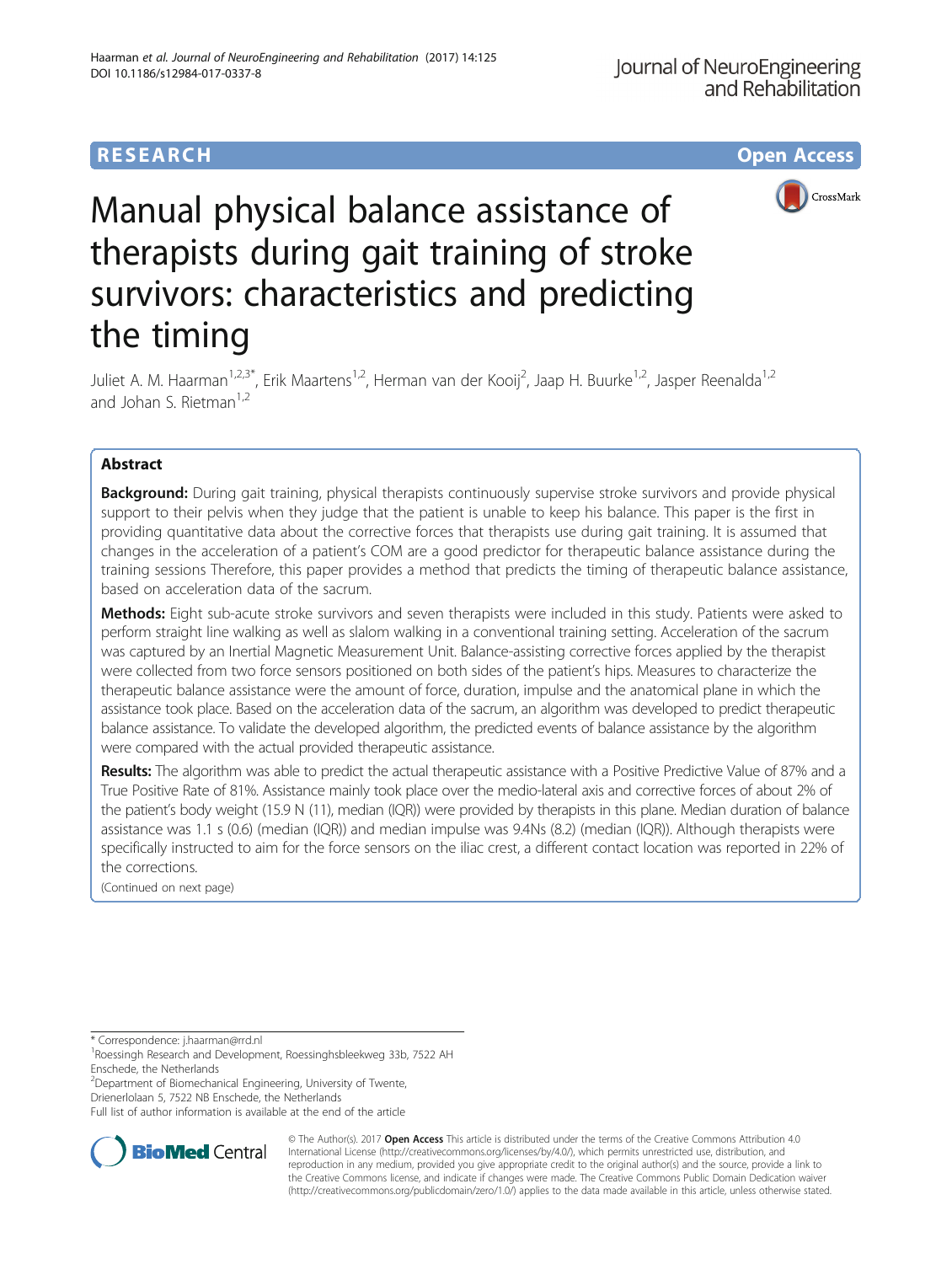## (Continued from previous page)

Conclusions: This paper presents insights into the behavior of therapists regarding their manual physical assistance during gait training. A quantitative dataset was presented, representing therapeutic balance-assisting force characteristics. Furthermore, an algorithm was developed that predicts events at which therapeutic balance assistance was provided. Prediction scores remain high when different therapists and patients were analyzed with the same algorithm settings. Both the quantitative dataset and the developed algorithm can serve as technical input in the development of (robotcontrolled) balance supportive devices.

Keywords: Stroke rehabilitation, Gait training, Technical requirements, Balance-assisting characteristics, Algorithm development, Behavior prediction, Correction forces

#### Background

Stroke survivors with a Functional Ambulation Category (FAC) of 3 often experience reduced balance control and difficulties with independent ambulation [\[1](#page-9-0)]. Physical therapists focus on improving these aspects in rehabilitation therapy, for instance by training tasks that specifically relate to Activities of Daily Living (ADL's) such as overground walking in and around the house [[2, 3\]](#page-9-0). During these training sessions, therapists continuously need to supervise patients when they walk. When patients lose their balance, therapists provide manual physical balance assistance to the body in the form of small corrective forces. In any given situation, therapists consider patient-specific examination findings to determine if and when balance assistance is needed, such as a patient's specific muscle strength, isolated movement capacity, reaction or movement time deficits, co-morbid sensory loss, coordination deficits, as well as, fatigue status and fall history. Providing balance assistance not only allows patients to continue their training safely, it also lets them experience the boundaries of their abilities without actually falling. Such a process of experiencing trial-anderror in (re)learning motor tasks is commonly referred to as error-based training, a concept often applied in stroke rehabilitation [\[4](#page-9-0)]. The applicability of this concept was confirmed in observations during training sessions by the authors and by personal communication with therapists, who state that an optimal tradeoff between safety of the patient and physical manual balance assistance by the therapist is critical. When therapists provide assistance too soon, patients might not learn from their mistakes as imbalance is already corrected by the therapist before it is noticed by the patient. On the contrary, when therapists provide assistance too late, more corrective force is needed to stabilize the patient, thereby creating a possibly dangerous situation in which a therapist is not able to prevent the patient from falling. It has been shown that such (sensory) feedback is important in the learning process of patients [\[5, 6](#page-9-0)], especially when the patient is able to link this information to his/her body movements [[7](#page-9-0)].

Even though gait training was found to be effective for stroke survivors in terms of regaining functional independence [[8](#page-9-0), [9\]](#page-9-0), the one-on-one contact with the patient and the constant need for supervision makes this type of therapy time consuming, labor intensive and expensive in terms of healthcare costs. The burden on health care is expected to increase even further in the near future, limiting rehabilitation time and potentially its effectiveness for patients. Patients benefit from, among other aspects, a training environment where sufficient training hours at a suitable training intensity can be made [[10\]](#page-9-0). A solution that might positively contribute to this aspect is the use of (robotic) devices that support balance [[11, 12](#page-9-0)], with which patients can undertake additional training hours in a self-administered training environment. The intuitive and effective training method of therapists, and their complex integration of knowledge of the patient's abilities might be of great importance in the acceptance and effectiveness of such a device. Therefore, a first step in designing such a particular training device is to investigate this complex behavior and the possibilities to convert this information into a robotic device. Previous work by Galvez et al. was performed with a similar goal in mind [[13\]](#page-9-0). The study intended to quantify and analyze the interaction forces between the physical therapist and the patient's hips and legs, while performing gait training that required continuous support by more than one therapist. However, no quantitative data is currently available that describes how a single therapist provides intermittent manual balance assistance to patients that are able to walk for short distances, nor is data available that describes when therapists intuitively decide that patients need support.

Therapeutic balance-assisting forces could be provided at many locations on the body. Since no data is available on this, observations during training sessions by the authors and by personal communication with therapists have identified that the iliac crest is a preferred point of contact. Possibly as this allows accurate control of the center of mass (COM), an important parameter when it comes to balance. Additionally, a large number of existing fall detection systems [\[14](#page-9-0)–[18](#page-10-0)] reflect that a relation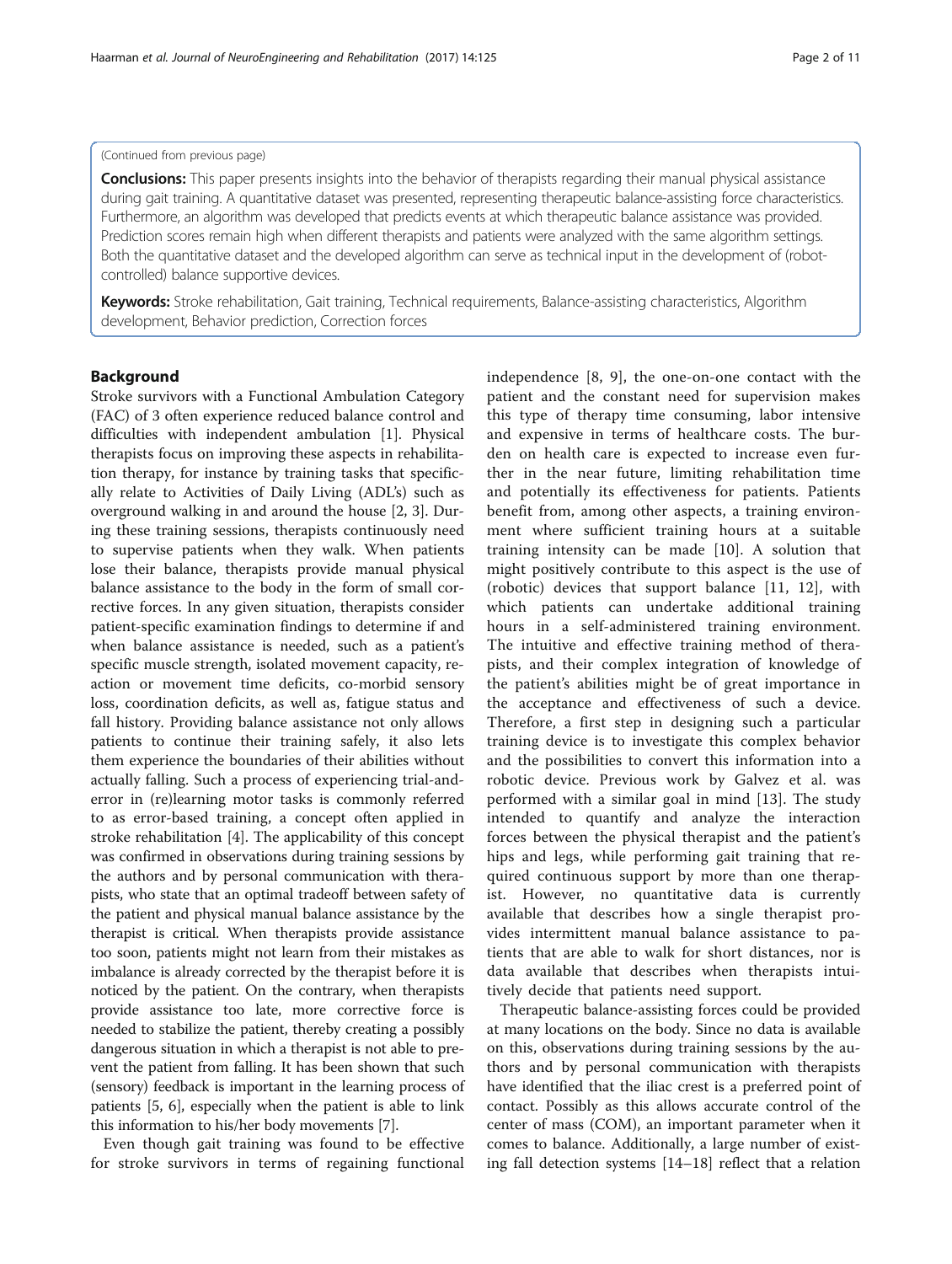exists between acceleration signals measured at the COM and the likelihood for falls. These fall detection systems measure accelerations of the COM and process this data by the use of specific algorithms in order to determine if and when the subject fell. The algorithms were validated by comparison of the detected falls from the recorded data with the actual falls of the subjects during the measurements. The studies all showed the ability to distinguish true falling events from other activities based on acceleration data, and a sensitivity >80% and specificity of 100% was shown by Mathie et al. [\[15](#page-10-0)]. COM accelerations therefore seem to be highly related to falls. Other fall detection systems exist that use acceleration data of different body parts (i.e. trunk, thigh, head), but Kangas et al. [\[19](#page-10-0)] found that measurements from the waist and head were more useful for fall detection compared to the other body parts.

Predicting the intuitive and complex behavior of therapists in providing balance assistance logically depends on many more aspects than is the case in the predication of falls. Yet, given the relation between COM acceleration and falls as described above and the pelvis as the preferred place of therapists to provide balance assistance, we assume that a change in the acceleration of the patient's COM plays an important role in the decision of therapists to provide balance assistance. Although it might not capture all the moments in time at which balance assistance takes place, it is a first step in the development of the previously mentioned robotic training device. This paper therefore aims to develop an algorithm that predicts the timing of therapeutic balance assistance during overground walking, based on the accelerations of the patient's sacrum. Note that, in contrast to existing fall detection algorithms, the developed algorithm aims at detecting events of therapeutic balance assistance rather than to detect actual falls of the subjects. By comparing the predicted events of physical balance assistance with the actual therapeutic events, a measure is provided that validates the predictive abilities of the algorithm. Moreover, in order to provide insight into how therapists support patients during gait training, this paper will be the first to provide a step towards quantifying therapeutic balance-assisting forces. It will quantify balance assistance in terms of the anatomical planes in which force is provided, the duration of the force and the amount of force necessary to regain or retain the balance of the patient during overground walking. Aside from the general insight that this information gives into the behavior of therapist during gait training sessions, both the algorithm as well as the quantitative data can serve as a first step in setting up technical requirements for robotic balance gait training devices.

## Method

#### Subjects

Eight male stroke survivors (age =  $58 \pm 6$  years, height =  $1.82 \pm 0.06$  m, weight =  $84 \pm 7.2$  kg) were recruited for the overground walking task. Subjects were both recruited from Roessingh Rehabilitation Hospital in Enschede, The Netherlands, and physiotherapy practice PMI Rembrandt in Veenendaal, The Netherlands. Subjects were included if they met the following inclusion criteria: (1) Stroke survivor (either (sub-)acute or chronic); (2) Able to walk for a short distance (10 m) without a walking aid, but with physical supervision of a therapist; (3) Able to understand and execute instructions of the walking tasks.

This study was approved by the local Medical Ethical Institutional Review Board and methods conformed to the Declaration of Helsinki. All subjects gave written informed consent prior to participation.

#### Equipment

Subjects were instrumented with two Force/Torque sensors and one inertial measurement unit (see Fig. [1](#page-3-0)).

To capture the balance-assisting force characteristics of therapists, the two wired 6 Degree of Freedom Force/ Torque sensors (Mini45 F/T sensor, ATI Automation Industrial, Apex, NC, USA) were fixated on the left and right side of a belt that was worn around the pelvis of the patient (Fig. [1](#page-3-0)). Specifically, the sensors were positioned at the location of the iliac crest. Prior to the start of measurement trials, interviews were conducted with the patient's physical therapist and entire physical therapy treatment sessions were observed during which gait training sessions occurred. These sessions have revealed that the iliac crest is the preferred location to provide balance assistance to the patient. The belt with the sensors were oriented such that walking direction of the patient equaled the x axis of the sensor for each subject. The force sensors were connected to a power supply that was connected to a Data Acquisition (DAQ) card (National Instruments, Austin, TX, USA) in order to acquire the signals in Simulink (MathWorks, Natick, MA, USA).

A wireless inertial magnetic measurement unit (IMU) (MTw sensor, Xsens Technologies B.V., Enschede, the Netherlands), consisting of an accelerometer, gyroscope and magnetometer, was positioned at the sacrum to capture sacral motion throughout the measurement. The accelerometer signal (60 Hz) was specifically measured at the sacrum as this location closely resembles COM kinematics [\[20\]](#page-10-0). The IMU was mounted with adhesive skin tape to the lower back of the subject during overground walking training. Data recording was performed through MT Manager software (Xsens Technolgies B.V., Enschede, the Netherlands).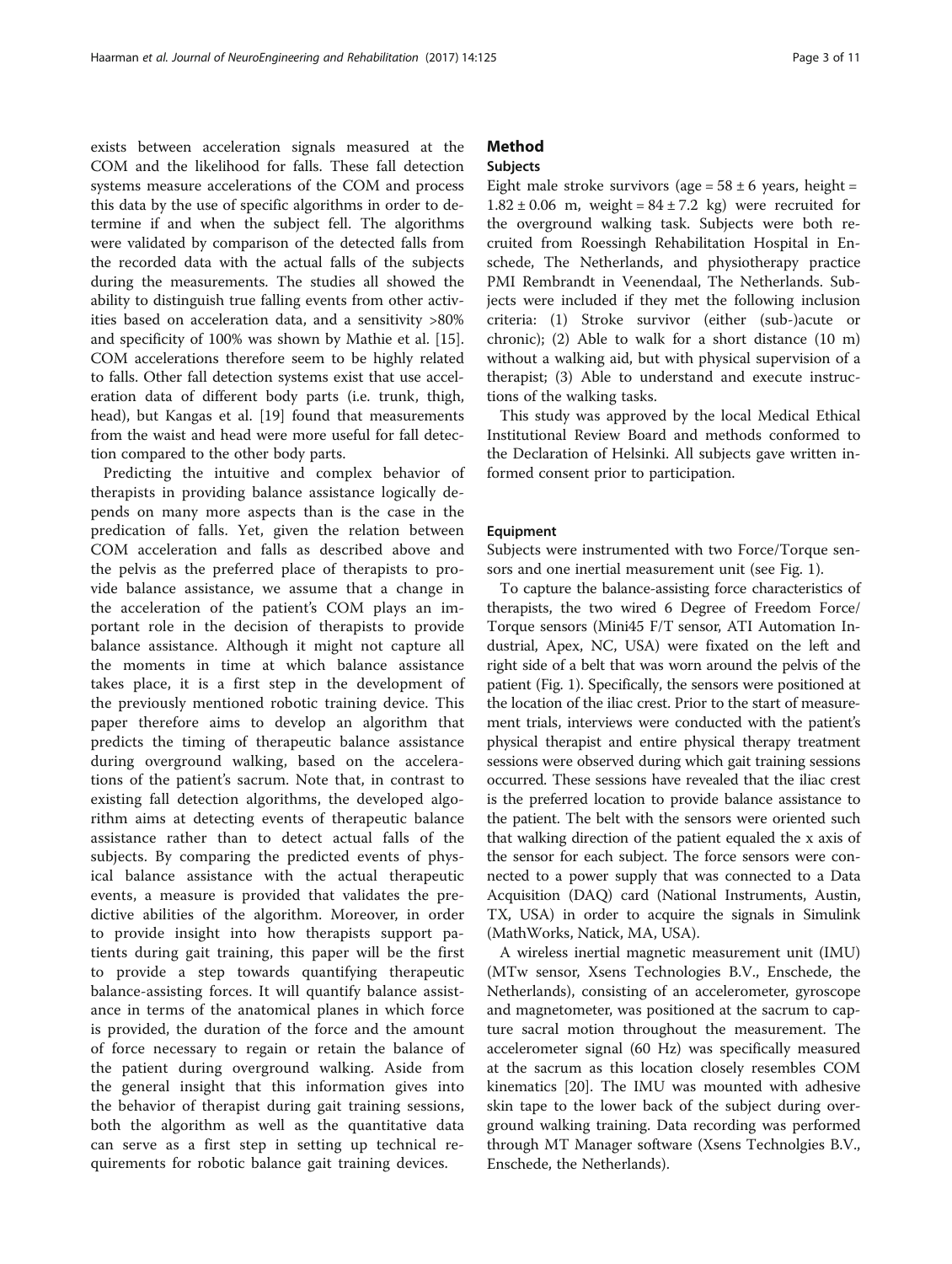<span id="page-3-0"></span>

To synchronize both measurement systems, a switch was manually pressed on one of the force sensors (leading to a peak in this data-signal), at the same time triggering the IMU software to start recording. Force data was cut afterwards in MATLAB (MathWorks, Natick, MA, USA), based on this synchronization peak.

## Protocol

Measurements took place during a regular gait training session, and lasted no longer than 30 min for each patient. Patients were asked to arrive 15 min prior to the start of the measurement in order to mount the sensors correctly onto the body. Subjects walked at a selfselected walking speed and a physical therapist walked behind the patient to supervise and physically support the patient when necessary. Therapists were instructed to correct the balance of the patients at the location of the force sensors (at the iliac crest). Therapists did not have their hands on the patients at times other than when corrective forces were being applied.

Similar to conventional gait training sessions, subjects were asked to slalom (zigzag movement) around cones and walk in a straight line during the measurements, in order to represent training of ADL tasks. Patients that only needed few therapeutic balance-assisting force corrections were given an additional cognitive task (e.g. count down in increments of three) in order to provoke more postural instabilities during the measurements. Tasks were repeated in a random order until the end of the training time was reached, or until the patient was tired. Training took place on a level ground walkway of approximately 10 m with a chair on both sides so that patients could rest in between the measurements (see Fig. 2). As the force sensors were connected with wires, a trolley was used to guide the wires and transport the laptop alongside the patient.

When therapists provided corrective forces at a location other than the force sensors (e.g. at the shoulder or the trunk of the patient), no force characteristics could be captured by the force sensors. However, the moment in time of these balance-assisting events was still captured, as a timestamp was manually created in Simulink by one of the researchers that logged the time and the location of these events.

In order to obtain patient characteristics, Berg Balance Scale (BBS), Functional Ambulation Category (FAC), ten meter walking test (10MWT), Motricity Index (MI) and Dynamic Gait Index (DGI) were performed within one week after the measurement by the treating physical therapist of the patient.

#### Data analysis

## Balance-assisting force characteristics based on the force sensor data

Force data was filtered over all three axes with a 2nd order Butterworth, low-pass filter with a cutoff frequency of 5 Hz. Baseline offset was removed during a static condition prior to the start of each measurement and the resultant force between the sensor that was mounted on the left and right side of the body was calculated over all axes separately. For all measurement trials, the start and stop time of each individual

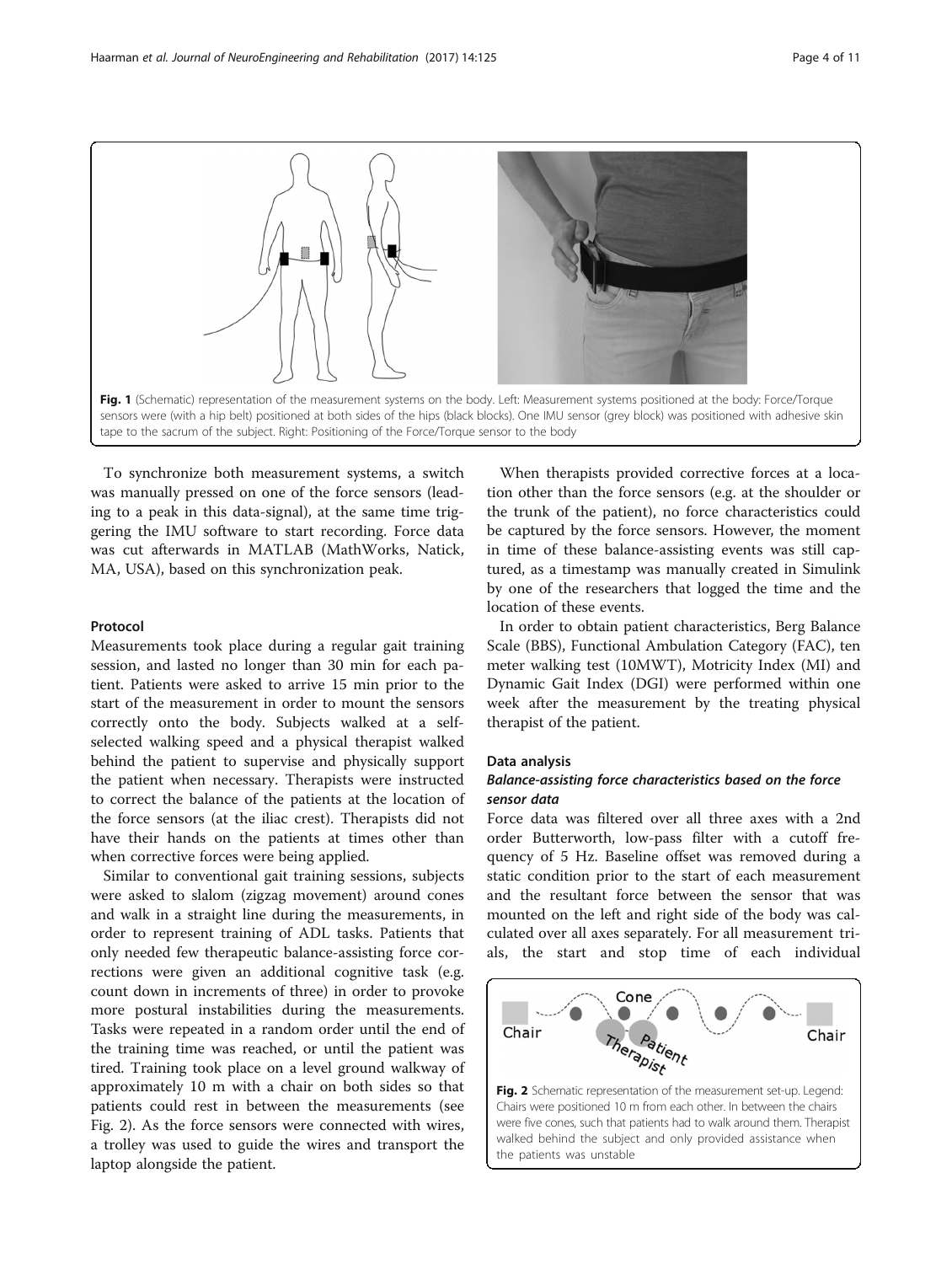therapeutic balance-assisting event was manually selected. All measurements were checked and synchronized in correspondence with video recordings that were taken during the measurements. Subsequently, the maximal force and the duration of the therapeutic corrective forces were calculated for each event individually. Maximal force was presented as the absolute value, irrespective of the sign (positive or negative) of the correction applied.

## Predicting the timing of therapeutic balance assistance based on acceleration data of the sacrum

Accelerometer data of the sacral IMU was processed in MATLAB, for each subject and measurement trial individually. The resultant acceleration signal of the X, Y and Z axes of the sensor was used for analysis, making the data independent of sensor orientation on the sacrum. The mean resultant value was subtracted from the data, such that gravitational acceleration was removed and free acceleration data remained. The periods in time where a patient was not moving before the start and after the stop of each measurement were cut off, leaving only the actual movement data to be analyzed.

The algorithm that was built is based on the assumption that deviations in the sacral signal (for instance: relatively long periods in time where high accelerations in the signal are visible) represent the moments in time were therapeutic balance assistance takes place. Outlier detection was used to identify these time points. Interquartile ranges (IQR) and individual quartiles (e.g. Q1 - Q4) were calculated on the remaining dataset and were used to define the threshold for outlier detection of each subject and measurement trial individually [\[21\]](#page-10-0). Additionally, a moving average window ('δ', seconds) was applied to calculate the average value of the data within a specified window width. A visual representation of the method used is presented in Fig. 3. A threshold was set at  $Q_3 + \alpha^* IQR$  according to Tukey's method [[21](#page-10-0)], were 'α' was a factor that determined the height of the threshold. Each time an averaged value was above the defined threshold the data was marked as an outlier. The factor and the width of the moving average window were varied in order to retrospectively determine the most optimal set of parameters that lead to the best algorithm for outlier detection: 'α' was varied between the constants 0.5 and 3.0 in steps of 0.1 and 'δ' was varied between 0.5 and 3 s in steps of 0.01 s. All possible combinations between both parameters were used.

The time points that were identified as actual events of therapeutic balance assistance (captured by both the force sensors as well as other locations on the body) were loaded into the acceleration dataset and compared with the outliers that were detected by the algorithm. Each outlier was classified as a True Positive (TP; both



therapist and algorithm classify point in time as an event of balance assistance), False Negative (FN; therapist provides assistance, but algorithm does not find outlier) or False Positive (FP; therapist does not provide assistance, but algorithm finds outlier). Additionally, the Positive Predictive Value  $(PPV = TP/(TP + FP)^*100)$  and True Positive Rate (TPR = TP/(TP + FN)\*100 were calculated for each patient individually and on a group level, indicating the ability of the algorithm to identify the events of balance assistance correctly.

Optimal settings were defined as the best combination of 'α' and 'δ', leading to the highest score of PPV and TPR at the same time. Optimal settings were determined by using the data of four, randomly selected subjects. The data of the remaining four subjects were used to validate these settings, and to test whether these settings still resulted in high PPV and TPR values for other subjects.

## Results

Eight measurement sets were performed with the included patients. None of the subjects fell during the measurements. A total of seven different therapists provided physical balance assistance during the training sessions. Patient characteristics as well as scores on clinical measures are presented in Table [1.](#page-5-0)

## Balance-assisting force characteristics based on the force sensor data

Characteristics of the provided therapeutic correction forces are presented in Table [2.](#page-5-0) Median number of balance-assisting events during the total measurement set of each patient was 3 times (0.6) (median (IQR)). Median distance walked during this time span was 35 m (21) (11.5 m (18.3) walked per event of balance assistance, median (IQR)).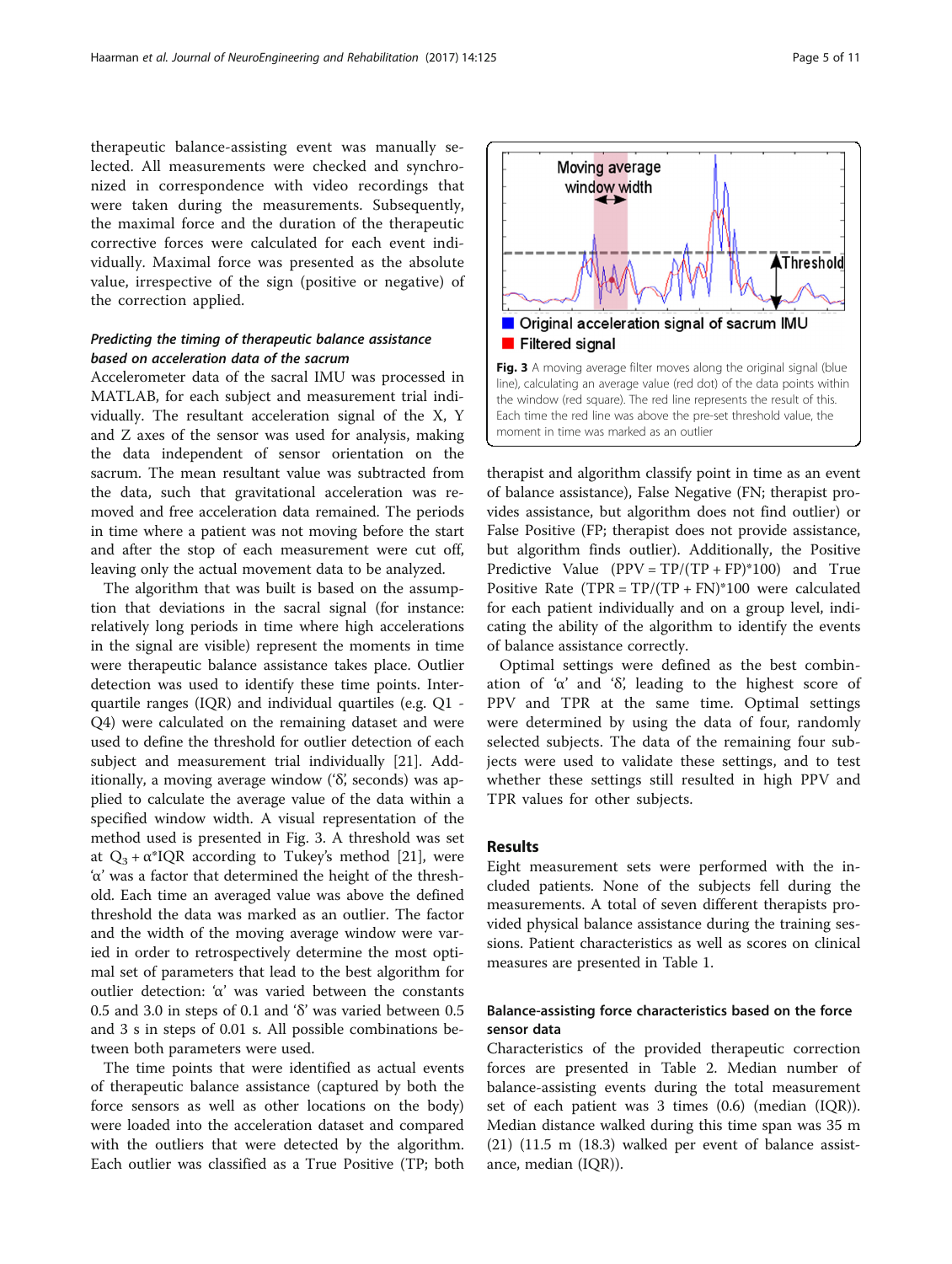| Patient ID<br>(# ) | Gender<br>(M/F)          | Age (yrs) | Weight (kg) | Therapist $ID$ (#) | BBS (pnts) | FAC (pnts)     | 10MWT<br>(m/s) |         | MI (MI leg) (pnts) | DGI (pnts)        | Walking speed<br>during trials (m/s) |
|--------------------|--------------------------|-----------|-------------|--------------------|------------|----------------|----------------|---------|--------------------|-------------------|--------------------------------------|
|                    | M                        | 60        | 81          |                    | 41         | 3              | 0.17           | 51      | (42)               | 12                | 0.22                                 |
| $\overline{2}$     | M                        | 56        | 91          |                    | 38         | 3              | 0.46           | 42      | (28)               | 10                | 0.38                                 |
| 3                  | M                        | 64        | 76          | $\overline{2}$     | 32         | 3              | 0.31           | 81      | (42)               | 14                | 0.31                                 |
| $\overline{4}$     | M                        | 54        | 80          | 3                  | 46         | $\overline{4}$ | 0.85           | 107     | (53)               | $\qquad \qquad -$ | 0.54                                 |
| 5                  | M                        | 58        | 82          | $\overline{4}$     | 47         | $\overline{4}$ | 0.47           | 62      | (34)               | 13                | 0.33                                 |
| 6                  | M                        | 68        | 85          | 5                  | 34         | 3              | 0.27           | 77      | (48)               | $\qquad \qquad -$ | 0.28                                 |
| $\overline{7}$     | M                        | 58        | 79          | 6                  | 44         | $\overline{2}$ | 0.4            | 132     | (57)               | 16                | 0.20                                 |
| 8                  | M                        | 49        | 98          | $\overline{7}$     | 46         | $\overline{4}$ | 0.4            | 153     | (83)               | 12                | 0.30                                 |
| Median (IQR)       | $\overline{\phantom{m}}$ | 58 (5.5)  | 82(7)       |                    | 43 (9)     | 3(1)           | 0.40(0.16)     | 79 (54) | 45 (14)            | 13(1.8)           | 0.31(0.07)                           |

<span id="page-5-0"></span>Table 1 Patient characteristics and measured walking speed during the trials

Scores on clinical tests and the self-selected chosen walking speed are presented for each patient individually

Corrective forces were mainly provided over the medio-lateral (ML) axis (frontal plane): Roughly 80% of the total force that was used is provided in this plane, representing 2% of the average body weight of the subjects. Around 10% (±0.2% of the patient's body weight) of the total force was provided over both the anteriorposterior (AP) and superior-inferior (SI) axes. Seventyeight percent of the total amount of events of balance assistance was located at the side of the pelvis (either on one or on both force sensors on the iliac crest). Other locations that were used, were the trunk and shoulder of the patient. The median duration of therapeutic assistance was typically 1.1 s (0.6) and the median impulse per event over the ML-axis was typically 9.4Ns (8.2).

Typical examples of therapeutic balance-assisting force profiles are shown in Fig. [4](#page-6-0). Here, two hands have been used for the application of corrective force. The left hand exerts the largest amount of force on the body.

The right hand of the therapist exerts a smaller amount of force on the body. It is used to provide stability to the pelvis of the subject and it helps the therapist in controlling the application and release of the corrective forces.

## Predicting the timing of therapeutic balance assistance based on acceleration data of the sacrum

Based on four randomly selected subjects (patient  $ID = 1$ , 4, 5 and 7), there were several combinations of window width 'δ' and factor 'α' that lead to similar PPV and TPR score. In all cases, 'δ' was 2.5 s and 'α' could be chosen as a constant value between 0.8 and 1.3, all leading to the same PPV and TPR values. With these algorithm settings, a PPV of 73% and a TPR of 80% was obtained on a group level. Individual PPV and TPR scores ranged between 67% and 100%.

The algorithm was validated by applying these settings (with 'α' chosen as a constant of 1.0) to the remaining

| Patient<br>ID(#) | Total events<br>of balance<br>assistance $(\#)$ | Travelled<br>distance (m) | Travelled<br>distance<br>event (m) | Mean peak<br>force /event<br>$(ML-axis)$ $(N)$<br>(% body<br>weight) |                 | Mean peak<br>force / event<br>$(SI-axis)$ $(N)$<br>(% body<br>weight) |                  | Mean peak<br>force / event<br>$(AP-axis)$ $(N)$<br>(% body<br>weight) |                  | Mean<br>Duration (s)           | Mean<br>Impulse<br>(Ns) | Location of event /<br>number of sensors<br>hit $(\#)$ |               |              |
|------------------|-------------------------------------------------|---------------------------|------------------------------------|----------------------------------------------------------------------|-----------------|-----------------------------------------------------------------------|------------------|-----------------------------------------------------------------------|------------------|--------------------------------|-------------------------|--------------------------------------------------------|---------------|--------------|
|                  |                                                 |                           |                                    |                                                                      |                 |                                                                       |                  |                                                                       |                  |                                |                         | Both<br>sensors                                        | One<br>Sensor | Other        |
|                  | 6                                               | 28                        | 5                                  | 12.3                                                                 | (1.5)           | 2.2                                                                   | (0.27)           | 1.2                                                                   | (0.15)           | 0.72                           | 2.5                     | $\overline{4}$                                         |               |              |
| $\overline{2}$   | 3                                               | 42                        | 14                                 | 13.6                                                                 | (1.5)           | 1.9                                                                   | (0.21)           | 1.3                                                                   | (0.14)           | 0.99                           | 6.3                     |                                                        |               |              |
| 3                | 3                                               | 28                        | 9                                  | 28.9                                                                 | (3.8)           | 5.1                                                                   | (0.67)           | 2.2                                                                   | (0.29)           | 0.95                           | 13.9                    | $\Omega$                                               |               | 2            |
| $\overline{4}$   |                                                 | 21                        | 21                                 | -                                                                    | $(-)$           | $\overline{\phantom{m}}$                                              | $(-)$            | -                                                                     | $(-)$            | $\qquad \qquad \longleftarrow$ | -                       | $\Omega$                                               | $\mathbf{0}$  |              |
| 5                |                                                 | 63                        | 63                                 | -                                                                    | $(-)$           | $\overline{\phantom{m}}$                                              | $(-)$            | -                                                                     | $(-)$            | -                              | -                       | $\mathbf 0$                                            | 0             |              |
| 6                | 7                                               | 42                        | 6                                  | 18.1                                                                 | (2.1)           | 1.4                                                                   | (0.16)           | 2.2                                                                   | (0.26)           | 1.7                            | 12.5                    | $\overline{7}$                                         | $\mathbf{0}$  | $\mathbf{0}$ |
| $\overline{7}$   | 3                                               | 15                        | 5                                  | 6.5                                                                  | (0.82)          | 1.8                                                                   | (0.23)           | 4                                                                     | (0.51)           | 1.2                            | 4.2                     |                                                        | 2             | 0            |
| 8                | 3                                               | 100                       | 33                                 | 25.5                                                                 | (2.6)           | 1.1                                                                   | (0.11)           | 2.4                                                                   | (0.24)           | 1.9                            | 13.1                    | $\Omega$                                               | 3             | $\circ$      |
| Median<br>(IQR)  | 3(1.3)                                          | 35(21)                    | 11.5<br>(18.3)                     | 15.9<br>(11)                                                         | (1.8)<br>(0.98) | 1.9<br>(0.7)                                                          | (0.22)<br>(0.08) | 2.2<br>(0.8)                                                          | (0.25)<br>(0.11) | 1.1(0.6)                       | 9.4(8.2)                | $\overline{\phantom{m}}$                               |               |              |

**Table 2** Characteristics of therapeutic balance assistance during measurement trials

 $ML =$  medio-lateral, SI = superior-interior, AP = anterior-posterior. Missing data is indicated by an '-': therapists did not provide assistance at the location of the force sensors in these cases. Characteristics of these events could therefore not be calculated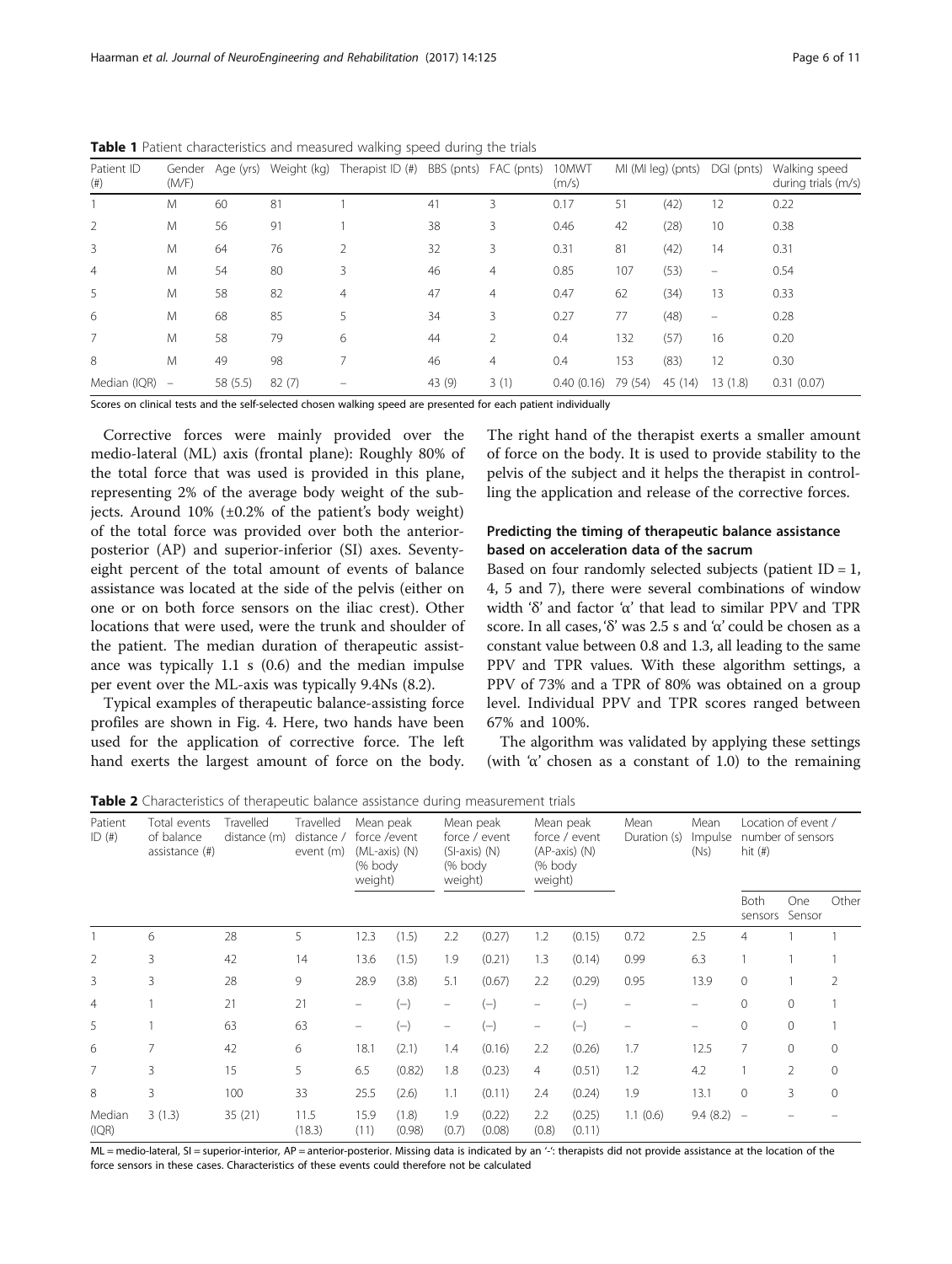<span id="page-6-0"></span>

four subjects (patient  $ID = 2, 3, 6, 8$ ). PPV and TPR values increased in this case to 87% and 81% respectively, on a group level. PPV and TPR scores of the individual subjects remained between 67% and 100%. Both the scores on an individual level as well as on a group level are presented in Table 3 and Table 4, for both groups.

Two typical examples of an acceleration signal over time are shown in which all balance-assisting events were correctly classified (Fig. [5,](#page-7-0) left) or in which one of two events was not detected (Fig. [5](#page-7-0), right). Note that the events that were not detected, the therapeutic assistance force was applied at the shoulder.

## **Discussion**

This paper is the first to present insights into the behavior of therapists regarding manual physical balance assistance to stroke survivors during gait training in terms

Table 3 Individual and group scores of subjects that were randomly selected to be in the development group of the algorithm

| Patient ID (#) | TP (#) | $FN$ (#) | FP(#) | <b>PPV (%)</b> | TPR (%) |
|----------------|--------|----------|-------|----------------|---------|
|                | 4      |          |       | 80             | 67      |
| $\overline{4}$ |        | 0        |       | 100            | 100     |
| -5             |        | 0        | 0     | 100            | 100     |
| 7              |        |          |       | 67             | 67      |
| Group total    | 8      | 3        |       | 73             | 80      |
|                |        |          |       |                |         |

Scores are presented as the summed total of all measurements trials within a patient

Table 4 Individual and group scores of the subjects that were part of the validation group of the algorithm

|                | .<br>$\overline{\phantom{a}}$ | .        | .     |         |         |
|----------------|-------------------------------|----------|-------|---------|---------|
| Patient ID (#) | TP(#)                         | $FN$ (#) | FP(#) | PPV (%) | TPR (%) |
| 2              |                               |          |       | 67      | 67      |
| 3              | ζ                             | 0        | 0     | 100     | 100     |
| 6              |                               |          |       | 100     | 71      |
| 8              | R                             | ∩        |       | 75      | 100     |
| Group total    | 13                            | ર        |       | 87      | 81      |

Scores are presented as the summed total of all measurements trials within a patient

of force characteristics and prediction of the timing. We aimed to provide a quantitative dataset on the balanceassisting force characteristics and provide insight in the timing of these events, as such information is of importance in the technical development of (robotic) devices that support balance. As therapist integrate knowledge on many aspects of the patient, the results of this paper should be interpreted as a first step towards the analysis of this complex behavior. Regarding the timing of the balance-assisting events, we developed an algorithm that is able to predict therapeutic events, solely based on the acceleration signal of the patient's sacrum during a gait training session. Prediction scores remain high, even when different therapists and patients were analyzed with the same algorithm settings. Additionally, the results that were shown in the quantitative dataset imply that the therapists in this study in general use similar balance-assisting strategies while physically supporting the patients. For instance, correction forces were relatively low in all cases, corrective forces were mainly provided over the ML axis (80%) and the spread in duration was rather small. The quantitative results in this paper might best be interpreted as guidelines, rather than being fixed numbers, especially as this dataset is based on only eight subjects.

The complex clinical decision-making process of therapist in determining whether or not to apply a balanceassisting force, might explain PPV and TPR scores that are lower than 100%, indicating that the algorithm was not able to identify all therapeutic events correctly. Therapists integrate information such as the patient's muscle strength, reaction times, fatigue state and fall history in order to determine whether or not to provide balance assistance. Although the developed algorithm in our study already shows high prediction scores, a more elaborated or altered measurement set-up and algorithm might be needed to better approach the complex clinical decision-making process of therapists. Studies that focus on the prediction of falls, such as in the study by Li et al. [[22](#page-10-0)] or Sim et al. [\[23](#page-10-0)] report PPV rates of 80% to 90%, and show that by adding more accelerometers or additional gyroscope sensors to the body (e.g. head or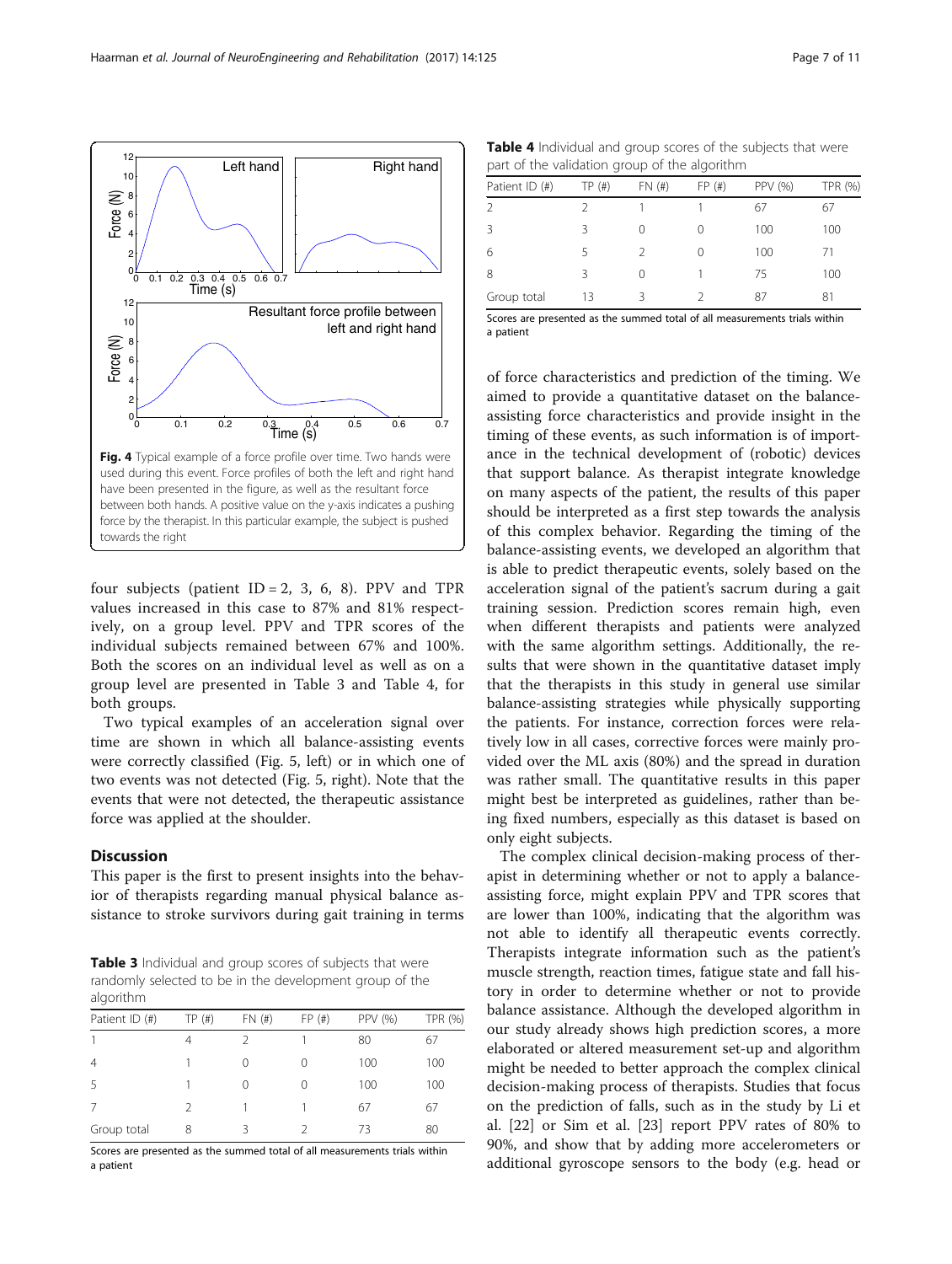<span id="page-7-0"></span>

waist) the performance of the algorithm could be further increased. It was shown by, among others, Li et al. [[22](#page-10-0)] and Bourke et al. [\[24](#page-10-0)] that performance of fall detection systems can be even further increased when adding gyroscope data to the algorithm, supplementary to acceleration data. This might specifically be beneficial when a large variety of ADL tasks need to be classified during gait training [[25, 26\]](#page-10-0) and an adequate distinction between the body movements is needed.

Although therapists aim to treat patients with the best possible care, there could have been situations in which the therapist was too careful and therapeutic balance assistance was provided at times when this was not actually needed. These situations could have led to FN scores at the side of the algorithm as no deviations would then be visible in the measured signal. This example indicates the complexity in interpreting FN and FPscores. For (robotic) devices, both FN as well as FP values should be as low as possible: missing a critical balance-assisting event at the side of the patient could lead to an actual fall when no safety harness is present, whereas the system might not measure up to the principles in error-based training when assistance is provided too soon, thereby letting the patient not experience the boundaries of his abilities. By changing the algorithm settings ( $\alpha$ ' and  $\delta$ ') that are presented in this study, one can adapt the error-based training component: allow more or less movement freedom, depending on the abilities of the patient. It should be emphasized that the present research and the developed algorithm serves as a first step towards this process. No (robotic) devices that focus on balance assistance are known that use a

control mechanism that tries to mimic the complex behavior of therapist, whereas this might be of great importance in the acceptance and effectiveness of such a device. As a first step in this development, the developed algorithm and the used measurement set-up were kept as simple and intuitive as possible.

Even though the algorithm proves to have a good ability to predict therapeutic balance-assisting events correctly, it does not directly validate that sacral acceleration is wholly responsible for the therapist balanceassisting responses. In fact, a different contact location was reported in 22% of the corrections, even though therapists were specifically instructed to aim for the force sensors on the iliac crest. Beside the argument that this could be just common practice of therapists, the typical example of Fig. 5 demonstrates that a different trigger (arm sway of the patient in order to restore balance) other than sacral accelerations, causes the therapist to apply corrective forces to the body. Although with the use of the present measurement setup it was attempted to capture a conventional gait training session as realistically as possible, restrictions in the used measurement set-up have limited the recording of the events that were not located on the force sensors. Consequently, these events were not taken into account in calculating median values. Yet, the used measurement set-up did not affect the number of balance-assisting events in any way, nor did it affect the timing of the events. Even though the use of force sensors logically deviates from a conventional clinical setting, none of the therapists indicated that they were forced to balance the patient at a location at which it was inconvenient for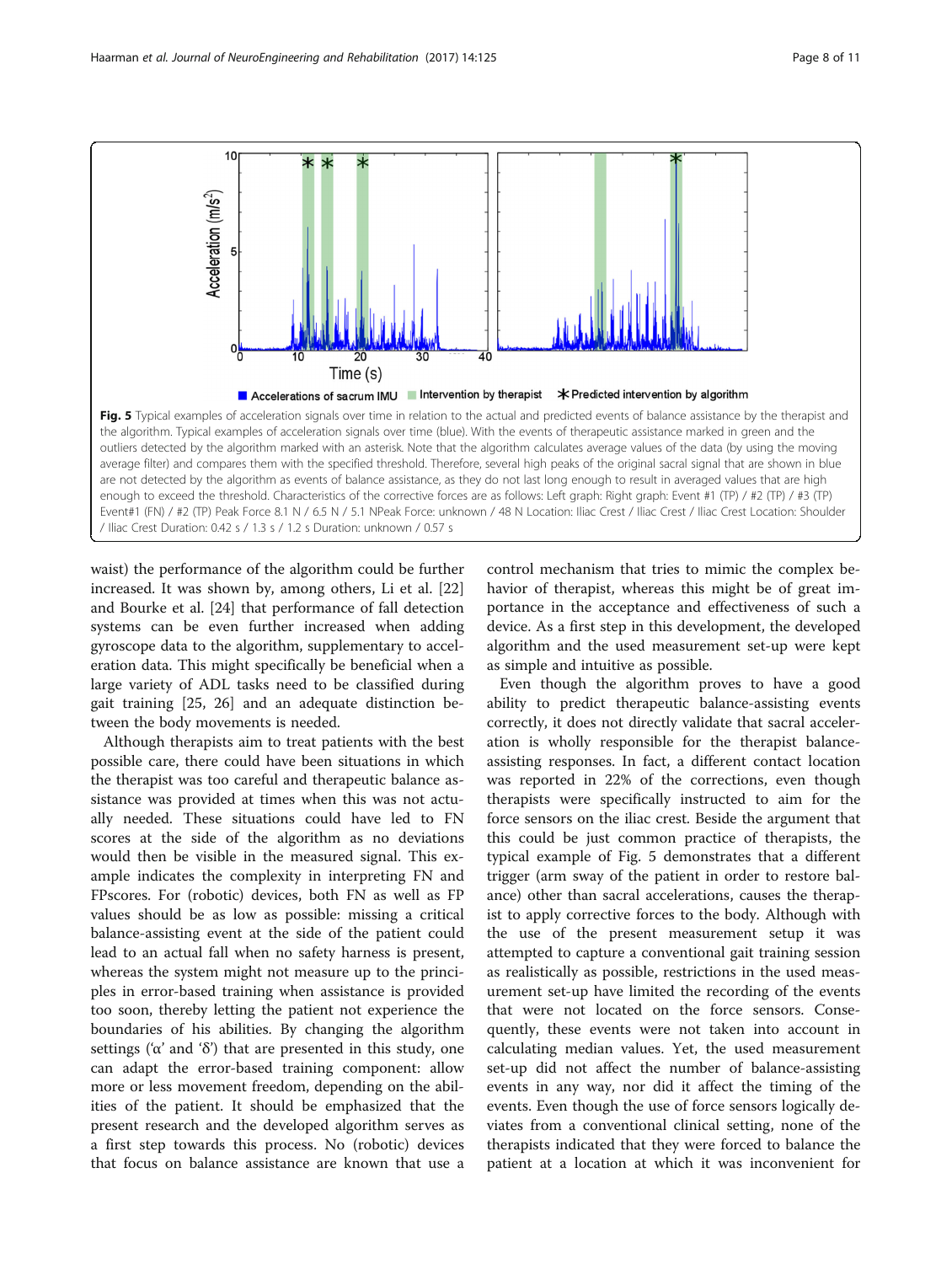them. It was therefore expected that regarding the specific location of providing balance assistance, the measurement set-up did not significantly affect the behavior of the therapists. Logically, other methods could have been chosen to capture the corrective forces by therapists. For instance the use of force gloves that would allow the capturing of all therapeutic forces, regardless of the contact location on the body. However, most known force gloves [[27, 28](#page-10-0)] are still in the development stage and/or have a limited amount of sensors on the glove, thereby introducing the risk that not all contact force between therapist and patient would be measured by the glove. Additionally, using these gloves would introduce the risk of having only one measurement from a specific body location, thereby restricting the ability to generalize the results. As the main goal of this manuscript was to provide first insights into the behavior of therapists, we have chosen to focus specifically on one location on the body at this stage of the research. Additionally, thickness of the force sensor prevents any contact between the therapist's hand and the patient's body: thereby ensuring that all force is captured by the force sensor.

Furthermore, in 38% of all balance-assisting events located at the iliac crest, the hands of the therapist hit only one sensor, even though two hands were used for the balance-assisting event in these cases. This affected the calculation of the resultant force, as this was calculated as the difference between both hands. It caused an undershoot of the resultant force in some cases and overshoot in others. Yet, it is believed that the presented median corrective force is still a good representation of the average force profile that is used during a gait training session.

## Limitations

Although this study was conducted with care, a couple of limitations can be identified. First of all, it should be noted that a certain inaccuracy exists in the time synchronization between both measurement systems. Both measurement systems were synchronized by pressing a switch (triggering the IMU software to start recording) against one of the force sensors (leading to a peak value in this data signal). Force data was cut afterwards in MATLAB, based on this synchronization peak. Even though it was intended by the researchers to shorten the duration of the peak value as much as possible, a small inaccuracy remained in the time synchronization between both systems. Secondly, a delay might exist between the instability of the subject and the timing of the balance-assisting event of the therapist, i.e. between a peak in the recorded acceleration data and a peak in the recorded force data. Both peaks do not occur exactly at the same time, mainly due to the reaction time

of the therapist. Yet, it was assumed that the total time inaccuracy between both systems was no more than ±0.5 s: When the actual balance-assisting event and the detected outlier were a maximum of  $\pm 0.5$  s apart, the outlier was classified as a TP.

Furthermore, the algorithm is based on data of four patients and four therapists, and is validated with data of the other four patients and three therapists. Positive Predictive Values and True Positive Rates remain high in the validation process, even though measurements of different subjects and patients were then included. This positively suggests that the algorithm is valid for a random group of therapists and/or patients, rather than being restricted to the measured group of subjects. However, it must be kept in mind that the optimal parameter settings ('α' and 'δ') that determined PPV and TPR scores, were in both cases obtained by using a group of (four) subjects with rather homogeneous patient characteristics. These setting might not be the most optimal settings when focusing on individual subjects, or even a single measurement trial. This is confirmed by the finding that for individual patients, PPV and TPR scores vary between 67% and 100%. Therefore, the present research only functions as a first step in the process of capturing the complex behavior of therapists.

## Future work

The algorithm that was developed and the results of the balance-assisting force characteristics provide a good first impression of the requirements that can be set to (robotic) devices that support balance. Future work should first of all increase the number of subjects to further specify these requirements. A larger and more heterogeneous group of FAC 3 patients should be included for these measurements and the patients should perform additional tasks during the measurements: step over objects, 180 degree turns, variable step length, etcetera.

Furthermore, increasing the number of subjects, therapists and measurements would allow to specify intertherapist variability. Although the quantitative results in this study imply that therapists in general use similar balance-assisting strategies, specific details on this matter might be of interest while developing robotic training devices, for instance in relation to specific walking tasks [[29\]](#page-10-0). Although it must be kept in mind that force characteristics might differ for each individual subject, training session and even for each intervention, increasing the number of subjects might enable the classification of balance-assisting events, thereby provide more insight into the aspect of inter-therapeutic variability.

In order to capture additional aspects of the complex behavior of therapists, it might be of interest to focus on verbal and sensory cues of therapists, to obtain characteristics of other body locations (such as shoulder or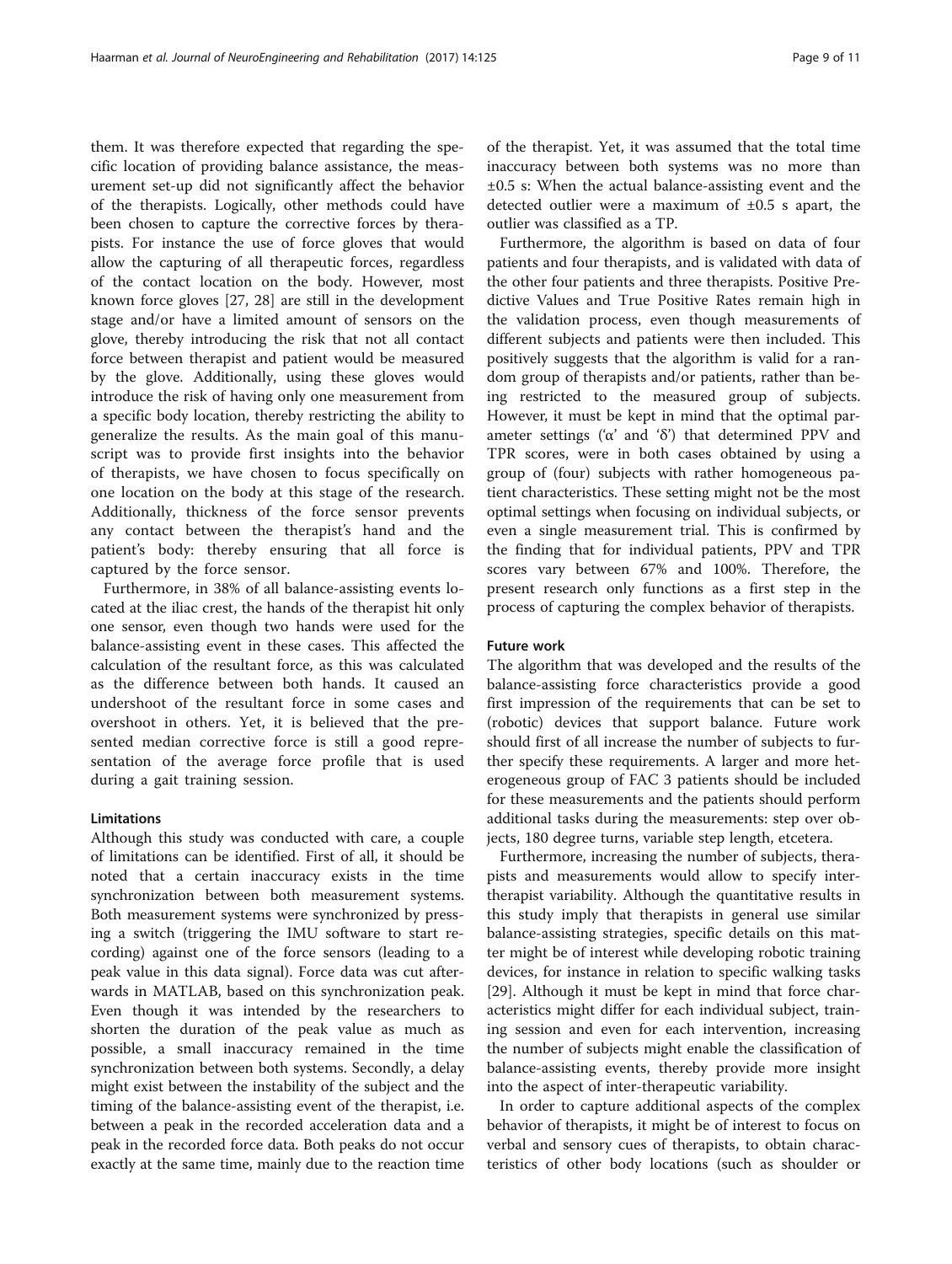<span id="page-9-0"></span>trunk), and to specify the directions of the balance assistance in relation to the gait cycle. For instance, it has now been observed from video analysis, in correspondence with the recorded data, that patients mainly fall sideways or to the back, and the therapist consequently pushes the patient upwards, to the front and over the medio-lateral axis. It might be of interest to study the ML balance assistance in relation to the gait cycle at the moment of intervening, and in relation to the affected side of the subject.

## Conclusion

The goal of this study was to present a quantitative dataset on therapeutic balance assistance and predict the timing of these events. A threshold-based algorithm was developed that was able to predict timing of therapeutic balance assistance events with a Positive Predictive Value of 87% and a True Positive Rate of 81%.

Quantitative data showed that patients on average received a balance-assisting corrective force every 11.5 m and that instability mainly occurred in the frontal plane. They received force corrections by the therapists of around 2% of their total body weight, with a median duration of 1.1 s and a median impulse of 9.4 Ns. This study represents the first step in the analysis of complex behavior of physical therapists during gait training and this information can serve as input for the development of (robotic) devices that support balance.

#### Abbreviations

10MWT: 10 meter walking test; AP: Anterior-Posterior; BBS: Berg balance scale; COM: Center of mass; DGI: Dynamic Gait Index; FAC: Functional ambulation category; FN: False negative; FP: False positive; IMU: Inertial measurement unit; IQR: Interquartile range; MI: Motricity index; ML: Mediolateral; PPV: Positive predictive value; Q1-Q4: Quartile 1 – Quartile 4; SI: Superior-inferior; TP: True positive; TPR: True positive rate

#### Acknowledgements

We would like to thank T. de Vries for her help during the execution of the experiments. Additionally, we would like to thank the physical therapists involved from Roessingh Rehabilitation Hospital, Enschede, The Netherlands, and physiotherapy practice PMI Rembrandt, Veenendaal, The Netherlands for their help in running the experiments.

#### Funding

This study was supported by a research grant from ZonMw (grant number: 10–10,400–98-005).

#### Availability of data and materials

The datasets used and/or analysed during the current study are available from the corresponding author on reasonable request.

#### Authors' contributions

JH acquired the data, analyzed and interpreted the data and was the primary author in writing the paper. EM was involved in the design of the study, in the analysis and interpretation of the results and in writing the paper. HvdK, JB, JR and JSR were involved in the design of the study, in the interpretation of the results and in writing the paper. All authors read and approved the final manuscript.

#### Ethics approval and consent to participate

This study was approved by the local Medical Ethical Institutional Review Board (Medisch Etische ToetsingsCommissie Twente (METC), Enschede, the Netherlands) and methods conformed to the Declaration of Helsinki. All subjects gave written informed consent prior to participation.

#### Consent for publication

Not applicable.

#### Competing interests

The authors declare that they have no competing interests.

#### Publisher's Note

Springer Nature remains neutral with regard to jurisdictional claims in published maps and institutional affiliations.

#### Author details

<sup>1</sup>Roessingh Research and Development, Roessinghsbleekweg 33b, 7522 AH Enschede, the Netherlands. <sup>2</sup>Department of Biomechanical Engineering University of Twente, Drienerlolaan 5, 7522 NB Enschede, the Netherlands. <sup>3</sup>Roessingh Research and Development, Roessinghsbleekweg 33b, PO Box 310, 7500 AH Enschede, the Netherlands.

### Received: 22 February 2017 Accepted: 23 November 2017 Published online: 02 December 2017

#### References

- 1. Williams G. Functional ambulation classification. In: Kreutzer JS, DeLuca J, Caplan B, editors. Encyclopedia of clinical neuropsychology. New York, NY: Springer New York; 2011. p. 1105-1106.
- 2. Tyson SF, Connell L, Busse M, Lennon S. What do acute stroke physiotherapists do to treat postural control and mobility? An exploration of the content of therapy in the UK. Clin Rehabil. 2009;23:1051–5.
- 3. Tyson SF, Connell LA, Lennon S, Busse ME. What treatment packages do UK physiotherapists use to treat postural control and mobility problems after stroke? Disabil Rehabil. 2009;31:1494–500.
- 4. Krakauer JW. The applicability of motor learning to neurorehabilitation. Oxford Textbook of Neurorehabilitation. 2015;55.
- 5. Fung J, Perez CF. Sensorimotor enhancement with a mixed reality system for balance and mobility rehabilitation. Conf Proc IEEE Eng Med Biol Soc. 2011;2011:6753–7.
- 6. Yang S, Hwang WH, Tsai YC, Liu FK, Hsieh LF, Chern JS. Improving balance skills in patients who had stroke through virtual reality treadmill training. Am J Phys Med Rehabil. 2011;90:969–78.
- 7. Bonan I, Chochina L, Moulinet-Raillon A, Leblong E, Jamal K, Challois-Leplaideur S. Effect of sensorial stimulations on postural disturbances related to spatial cognition disorders after stroke. Neurophysiol Clin. 2015;45:297–303.
- 8. Pollock A, Baer G, Langhorne P, Pomeroy V. Physiotherapy treatment approaches for the recovery of postural control and lower limb function following stroke: a systematic review. Clin Rehabil. 2007;21:395–410.
- 9. Veerbeek JM, Van Wegen EEH, Van Peppen RPS, Hendriks HJM, Rietberg MB, Van der Wees PhJ, Heijblom K, Goos AAG, Hanssen WO, Harmeling-van der We BC, De Jong LD, Kamphuis JF, Noom MM, Van der Schaft R, Smeets CJ, Vluggen TP, KG: KNGF-richtlijn. Kngf, (KNGF-richtlijn beroerte). 2014. p. 90.
- 10. Kwakkel G. Impact of intensity of practice after stroke: issues for consideration. Disabil Rehabil. 2006;28:823–30.
- 11. Bizovicar N, Matjacic Z, Stanonik I, Goljar N. Overground gait training using a motorized assistive device in patients with severe disabilities after stroke. Int J Rehabil Res. 2017;40:46–52.
- 12. Peshkin M, Brown D, Santos-Munné J, Makhlin A, Lewis E, Colgate J, et al. KineAssist: a robotic overground gait and balance training device. 9th IEEE International Conference on Rehabilitation Robotics (ICORR). USA: Chicago; 2005.
- 13. Galvez JA, Budovitch A, Harkema SJ, Reinkensmeyer DJ. Trainer variability during step training after spinal cord injury: implications for robotic gaittraining device design. J Rehabil Res Dev. 2011;48:147–60.
- 14. Karantonis DM, Narayanan MR, Mathie M, Lovell NH, Celler BG. Implementation of a real-time human movement classifier using a triaxial accelerometer for ambulatory monitoring. IEEE Trans Inf Technol Biomed. 2006;10:156–67.